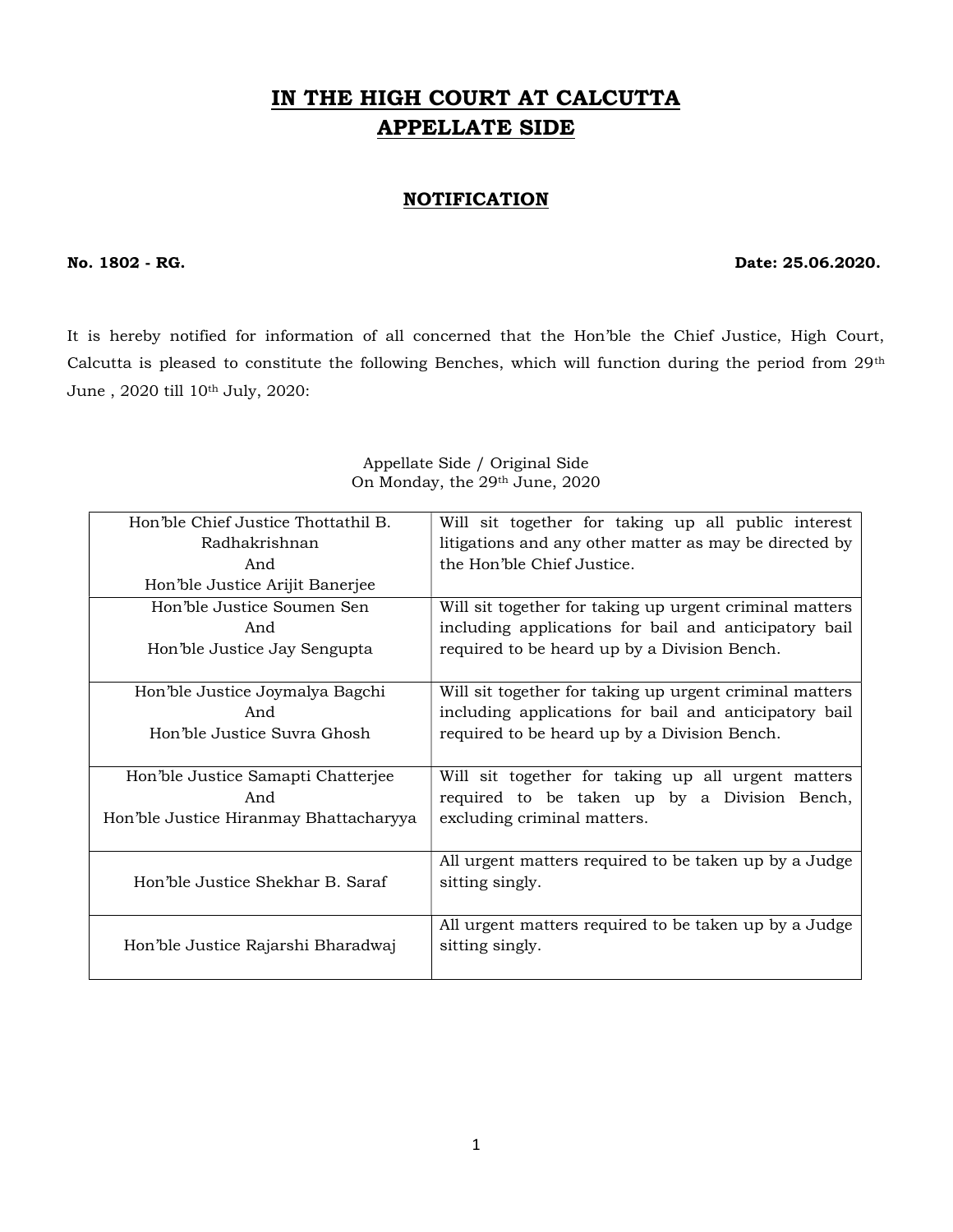## Appellate Side / Original Side On Tuesday, the 30th June, 2020

| Hon'ble Chief Justice Thottathil B. | Will sit together for taking up all public interest     |
|-------------------------------------|---------------------------------------------------------|
| Radhakrishnan                       | litigations and any other matter as may be directed by  |
| And                                 | the Hon'ble Chief Justice.                              |
| Hon'ble Justice Arijit Banerjee     |                                                         |
| Hon'ble Justice Sanjib Banerjee     | Will sit together for taking up urgent criminal matters |
| And                                 | including applications for bail and anticipatory bail   |
| Hon'ble Justice Aniruddha Roy       | required to be heard up by a Division Bench.            |
| Hon'ble Justice I.P. Mukerji        | Will sit together for taking up all urgent matters      |
| And                                 | required to be taken up by a Division Bench,            |
| Hon'ble Justice Md. Nizamuddin      | excluding criminal matters.                             |
| Hon'ble Justice Sahidullah Munshi   | Will sit together for taking up urgent criminal matters |
| And                                 | including applications for bail and anticipatory bail   |
| Hon'ble Justice Tirthankar Ghosh    | required to be heard up by a Division Bench.            |
|                                     | All urgent matters required to be taken up by a Judge   |
| Hon'ble Justice Shampa Sarkar       | sitting singly.                                         |
|                                     |                                                         |
|                                     | All urgent matters required to be taken up by a Judge   |
| Hon'ble Justice Ravi Krishan Kapur  | sitting singly.                                         |
|                                     |                                                         |

## Appellate Side / Original Side On Wednesday, the 1st July, 2020

| Hon'ble Chief Justice Thottathil B.   | Will sit together for taking up all public interest     |
|---------------------------------------|---------------------------------------------------------|
| Radhakrishnan                         | litigations and any other matter as may be directed by  |
| And                                   | the Hon'ble Chief Justice.                              |
| Hon'ble Justice Arijit Banerjee       |                                                         |
| Hon'ble Justice Harish Tandon         | Will sit together for taking up urgent criminal matters |
| And                                   | including applications for bail and anticipatory bail   |
| Hon'ble Justice Jay Sengupta          | required to be heard up by a Division Bench.            |
| Hon'ble Justice Soumen Sen            | Will sit together for taking up all urgent matters      |
| And                                   | required to be taken up by a Division Bench,            |
| Hon'ble Justice Saugata Bhattacharyya | excluding criminal matters.                             |
| Hon'ble Justice Joymalya Bagchi       | Will sit together for taking up urgent criminal matters |
| And                                   | including applications for bail and anticipatory bail   |
| Hon'ble Justice Suvra Ghosh           | required to be heard up by a Division Bench.            |
|                                       | All urgent matters required to be taken up by a Judge   |
| Hon'ble Justice Arindam Mukherjee     | sitting singly.                                         |
|                                       |                                                         |
|                                       | All urgent matters required to be taken up by a Judge   |
| Hon'ble Justice Biswajit Basu         | sitting singly.                                         |
|                                       |                                                         |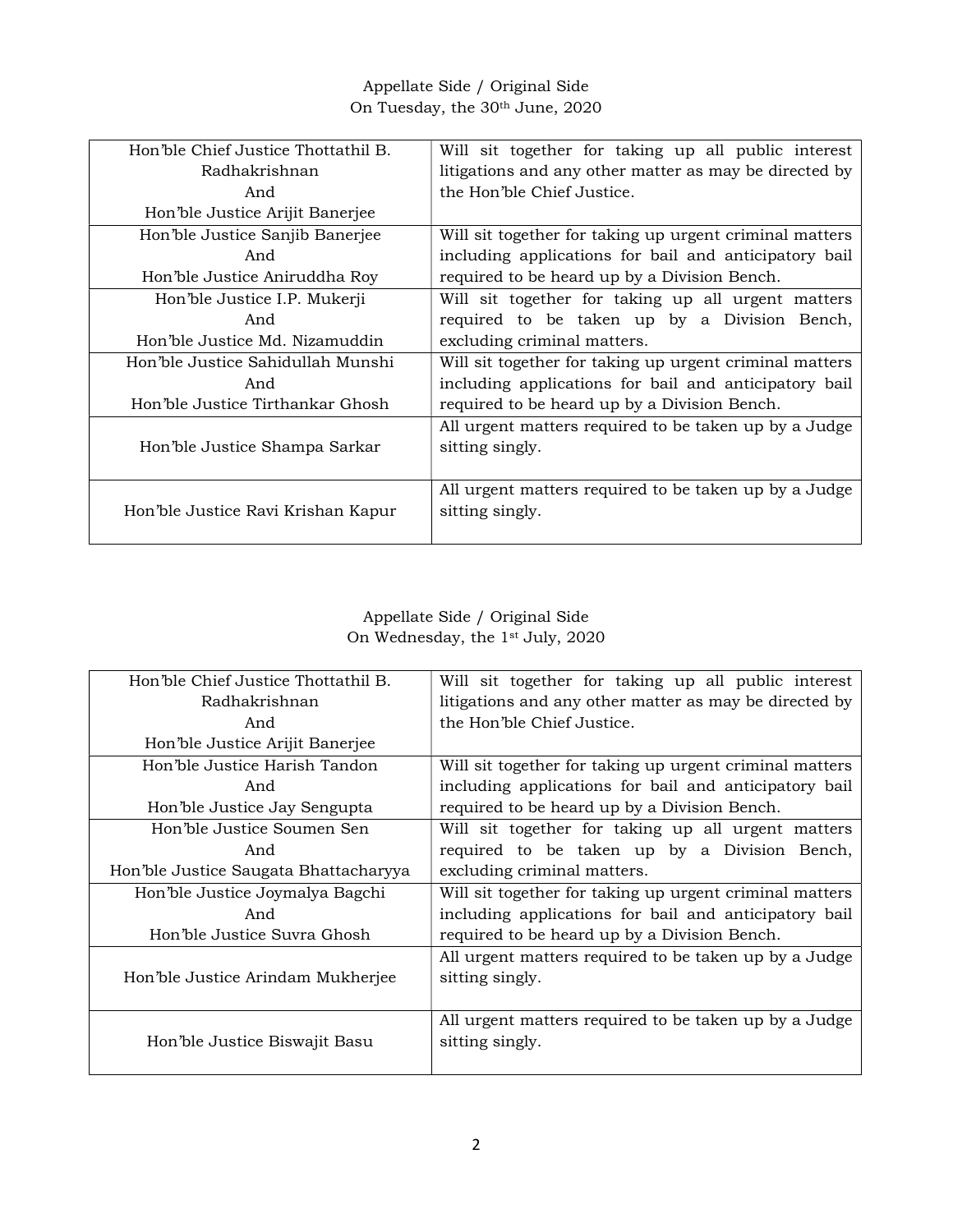## Appellate Side / Original Side On Thursday, the 2nd July, 2020

| Hon'ble Chief Justice Thottathil B. | Will sit together for taking up all public interest     |
|-------------------------------------|---------------------------------------------------------|
| Radhakrishnan                       | litigations and any other matter as may be directed by  |
| And                                 | the Hon'ble Chief Justice.                              |
| Hon'ble Justice Arijit Banerjee     |                                                         |
| Hon'ble Justice Sanjib Banerjee     | Will sit together for taking up urgent criminal matters |
| And                                 | including applications for bail and anticipatory bail   |
| Hon'ble Justice Kausik Chanda       | required to be heard up by a Division Bench.            |
| Hon'ble Justice Samapti Chatterjee  | Will sit together for taking up all urgent matters      |
| And                                 | required to be taken up by a Division Bench,            |
| Hon'ble Justice Subhasis Dasgupta   | excluding criminal matters.                             |
| Hon'ble Justice Sahidullah Munshi   | Will sit together for taking up urgent criminal matters |
| And                                 | including applications for bail and anticipatory bail   |
| Hon'ble Justice Tirthankar Ghosh    | required to be heard up by a Division Bench.            |
|                                     | All urgent matters required to be taken up by a Judge   |
| Hon'ble Justice Amrita Sinha        | sitting singly.                                         |
|                                     |                                                         |
|                                     | All urgent matters required to be taken up by a Judge   |
| Hon'ble Justice Bibek Chaudhuri     | sitting singly.                                         |
|                                     |                                                         |

#### Appellate Side / Original Side On Friday, the 3rd July, 2020

| Hon'ble Chief Justice Thottathil B.   | Will sit together for taking up all public interest     |
|---------------------------------------|---------------------------------------------------------|
| Radhakrishnan                         | litigations and any other matter as may be directed by  |
| And                                   | the Hon'ble Chief Justice.                              |
| Hon'ble Justice Arijit Banerjee       |                                                         |
| Hon'ble Justice I.P. Mukerji          | Will sit together for taking up all urgent matters      |
| And                                   | required to be taken up by a Division Bench,            |
| Hon'ble Justice Abhijit Gangopadhyay  | excluding criminal matters.                             |
| Hon'ble Justice Harish Tandon         | Will sit together for taking up urgent criminal matters |
| And                                   | including applications for bail and anticipatory bail   |
| Hon'ble Justice Jay Sengupta          | required to be heard up by a Division Bench.            |
| Hon'ble Justice Soumen Sen            | Will sit together for taking up urgent criminal matters |
| And                                   | including applications for bail and anticipatory bail   |
| Hon'ble Justice Suvra Ghosh           | required to be heard up by a Division Bench.            |
|                                       | All urgent matters required to be taken up by a Judge   |
| Hon'ble Justice Subrata Talukdar      | sitting singly.                                         |
|                                       |                                                         |
|                                       | All urgent matters required to be taken up by a Judge   |
| Hon'ble Justice Tapabrata Chakraborty | sitting singly.                                         |
|                                       |                                                         |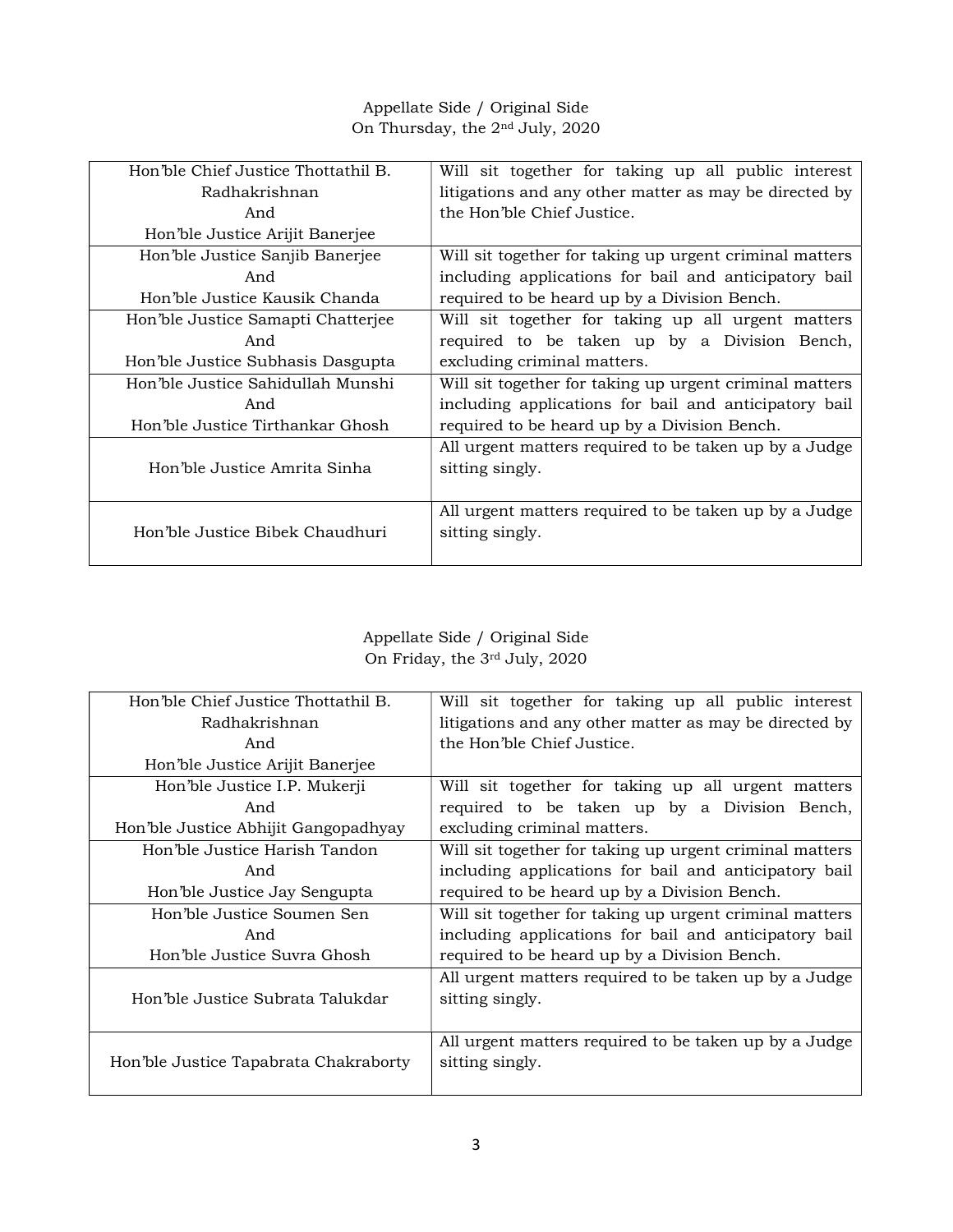Appellate Side / Original Side On Monday, the 6th July, 2020

| Hon'ble Chief Justice Thottathil B. | Will sit together for taking up all public interest     |
|-------------------------------------|---------------------------------------------------------|
| Radhakrishnan                       | litigations and any other matter as may be directed by  |
| And                                 | the Hon'ble Chief Justice.                              |
| Hon'ble Justice Arijit Banerjee     |                                                         |
| Hon'ble Justice Joymalya Bagchi     | Will sit together for taking up urgent criminal matters |
| And                                 | including applications for bail and anticipatory bail   |
| Hon'ble Justice Kausik Chanda       | required to be heard up by a Division Bench.            |
| Hon'ble Justice Samapti Chatterjee  | Will sit together for taking up urgent criminal matters |
| And                                 | including applications for bail and anticipatory bail   |
| Hon'ble Justice Tirthankar Ghosh    | required to be heard up by a Division Bench.            |
| Hon'ble Justice Sahidullah Munshi   | Will sit together for taking up all urgent matters      |
| And                                 | required to be taken up by a Division Bench,            |
| Hon'ble Justice Subhasis Dasgupta   | excluding criminal matters.                             |
|                                     | All urgent matters required to be taken up by a Judge   |
| Hon'ble Justice Arindam Sinha       | sitting singly.                                         |
|                                     |                                                         |
|                                     | All urgent matters required to be taken up by a Judge   |
| Hon'ble Justice Debangsu Basak      | sitting singly.                                         |
|                                     |                                                         |

## Appellate Side / Original Side On Tuesday, the 7<sup>th</sup> July, 2020

| Hon'ble Chief Justice Thottathil B.     | Will sit together for taking up all public interest     |
|-----------------------------------------|---------------------------------------------------------|
| Radhakrishnan                           | litigations and any other matter as may be directed by  |
| And                                     | the Hon'ble Chief Justice.                              |
| Hon'ble Justice Arijit Banerjee         |                                                         |
| Hon'ble Justice Sanjib Banerjee         | Will sit together for taking up urgent criminal matters |
| And                                     | including applications for bail and anticipatory bail   |
| Hon'ble Justice Aniruddha Roy           | required to be heard up by a Division Bench.            |
| Hon'ble Justice I.P. Mukerji            | Will sit together for taking up all urgent matters      |
| And                                     | required to be taken up by a Division Bench,            |
| Hon'ble Justice Md. Nizamuddin          | excluding criminal matters.                             |
| Hon'ble Justice Harish Tandon           | Will sit together for taking up urgent criminal matters |
| And                                     | including applications for bail and anticipatory bail   |
| Hon'ble Justice Jay Sengupta            | required to be heard up by a Division Bench.            |
|                                         | All urgent matters required to be taken up by a Judge   |
| Hon'ble Justice Ashis Kumar Chakraborty | sitting singly.                                         |
|                                         |                                                         |
|                                         | All urgent matters required to be taken up by a Judge   |
| Hon'ble Justice Shivakant Prasad        | sitting singly.                                         |
|                                         |                                                         |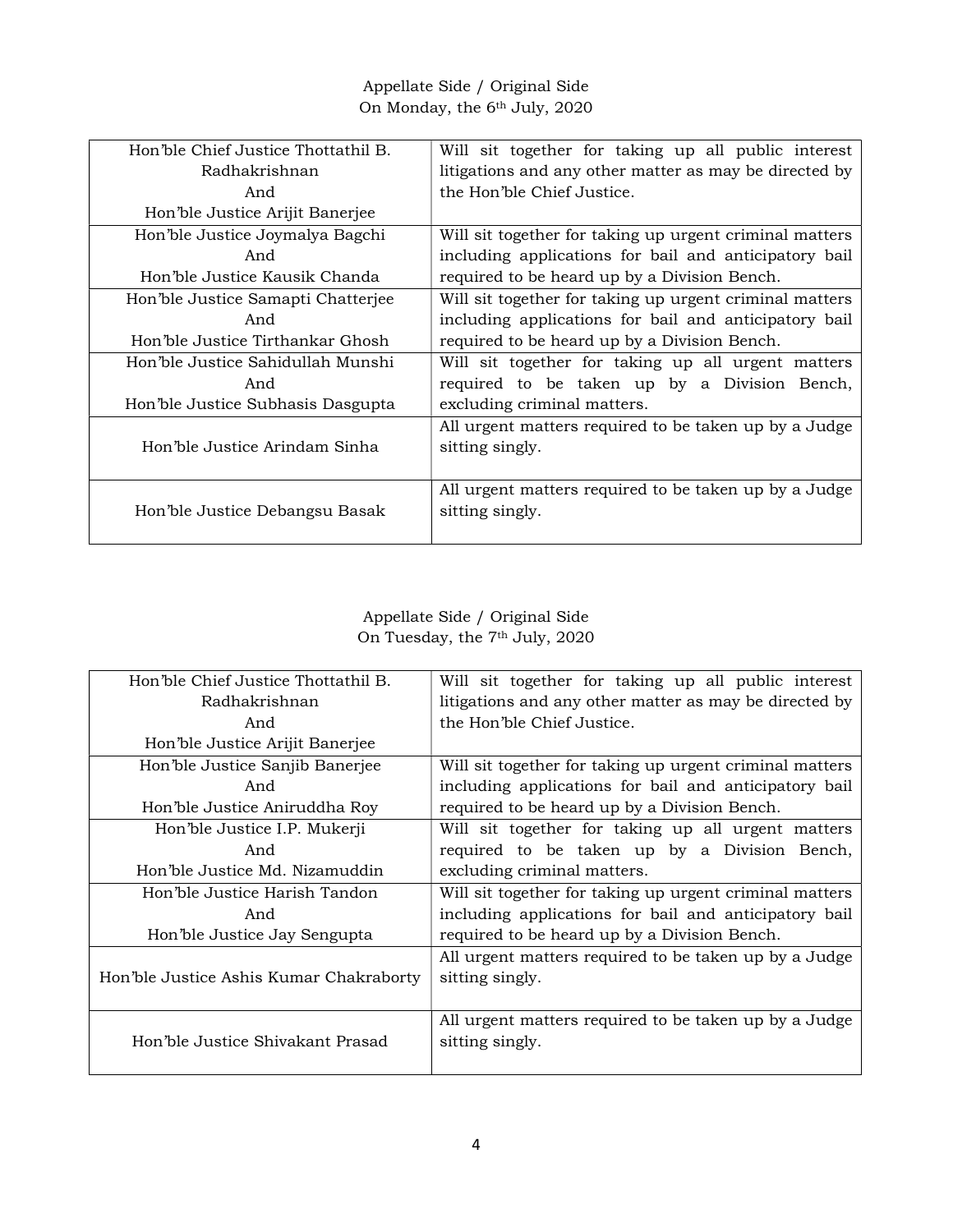Appellate Side / Original Side On Wednesday, the 8th July, 2020

| Hon'ble Chief Justice Thottathil B.    | Will sit together for taking up all public interest     |
|----------------------------------------|---------------------------------------------------------|
| Radhakrishnan                          | litigations and any other matter as may be directed by  |
| And                                    | the Hon'ble Chief Justice.                              |
| Hon'ble Justice Arijit Banerjee        |                                                         |
| Hon'ble Justice Soumen Sen             | Will sit together for taking up urgent criminal matters |
| And                                    | including applications for bail and anticipatory bail   |
| Hon'ble Justice Tirthankar Ghosh       | required to be heard up by a Division Bench.            |
| Hon'ble Justice Joymalya Bagchi        | Will sit together for taking up urgent criminal matters |
| And                                    | including applications for bail and anticipatory bail   |
| Hon'ble Justice Saugata Bhattacharyya  | required to be heard up by a Division Bench.            |
| Hon'ble Justice Samapti Chatterjee     | Will sit together for taking up all urgent matters      |
| And                                    | required to be taken up by a Division Bench,            |
| Hon'ble Justice Hiranmay Bhattacharyya | excluding criminal matters.                             |
|                                        | All urgent matters required to be taken up by a Judge   |
| Hon'ble Justice Rajasekhar Mantha      | sitting singly.                                         |
|                                        |                                                         |
| Hon'ble Justice Sabyasachi             | All urgent matters required to be taken up by a Judge   |
| Bhattacharyya                          | sitting singly.                                         |
|                                        |                                                         |

## Appellate Side / Original Side On Thursday, the 9th July, 2020

| Hon'ble Chief Justice Thottathil B.   | Will sit together for taking up all public interest     |
|---------------------------------------|---------------------------------------------------------|
| Radhakrishnan                         | litigations and any other matter as may be directed by  |
| And                                   | the Hon'ble Chief Justice.                              |
| Hon'ble Justice Arijit Banerjee       |                                                         |
| Hon'ble Justice Sanjib Banerjee       | Will sit together for taking up urgent criminal matters |
| And                                   | including applications for bail and anticipatory bail   |
| Hon'ble Justice Aniruddha Roy         | required to be heard up by a Division Bench.            |
| Hon'ble Justice I.P. Mukerji          | Will sit together for taking up all urgent matters      |
| And                                   | required to be taken up by a Division Bench,            |
| Hon'ble Justice Abhijit Gangopadhyay  | excluding criminal matters.                             |
| Hon'ble Justice Sahidullah Munshi     | Will sit together for taking up urgent criminal matters |
| And                                   | including applications for bail and anticipatory bail   |
| Hon'ble Justice Jay Sengupta          | required to be heard up by a Division Bench.            |
|                                       | All urgent matters required to be taken up by a Judge   |
| Hon'ble Justice Moushumi Bhattacharya | sitting singly.                                         |
|                                       |                                                         |
|                                       | All urgent matters required to be taken up by a Judge   |
| Hon'ble Justice Shekhar B. Saraf      | sitting singly.                                         |
|                                       |                                                         |